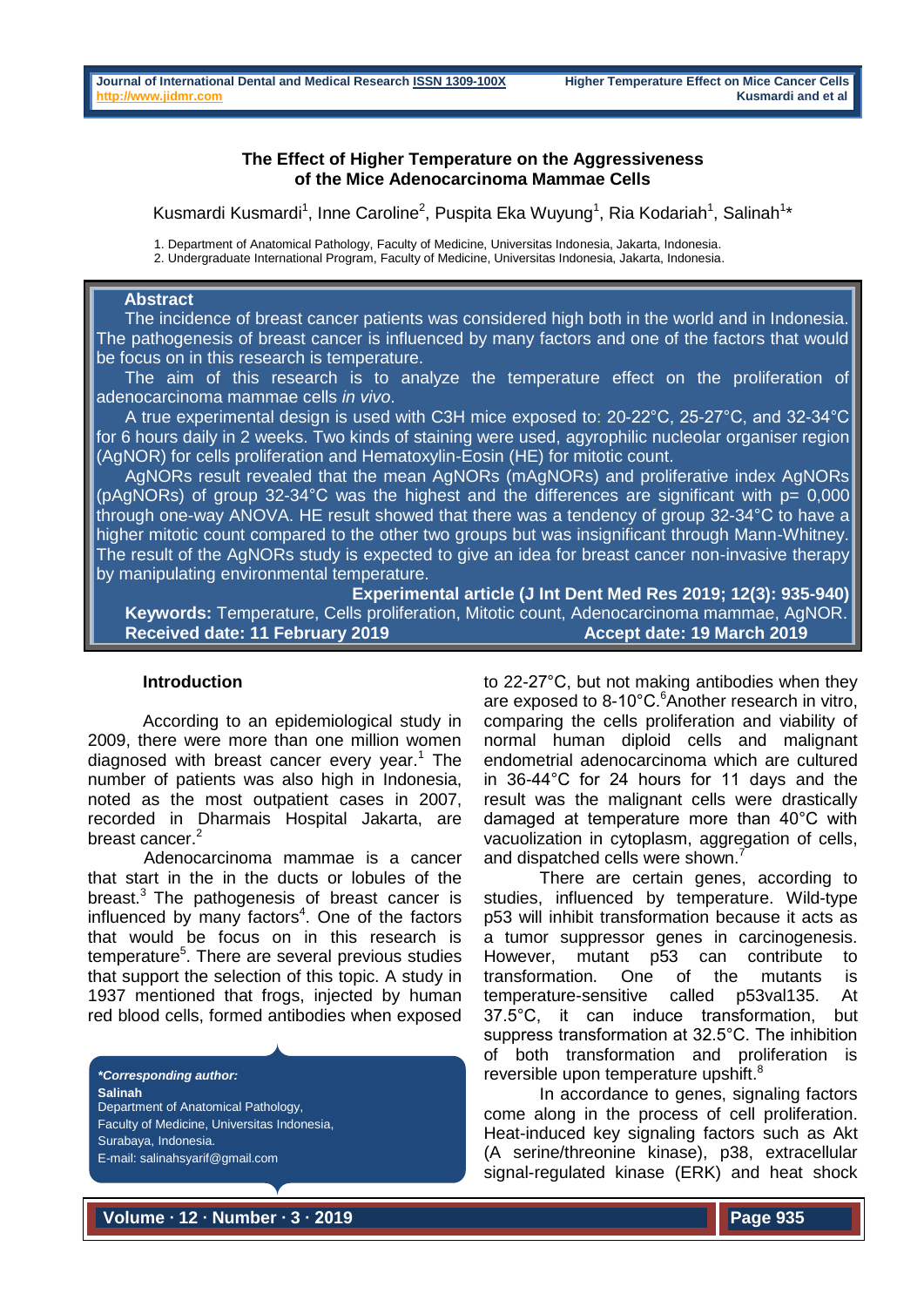protein (HSP) may play important roles in antiapoptosis or cellular proliferation pathway. Inhibitors of these signaling factors may be potentially beneficial for therapy because if signaling factors induce anti-apoptosis, inhibitors of the signaling factors may enhance heatinduced apoptosis.<sup>9</sup>

Sixteen mutants isolated from mouse mammary carcinoma FM3A cells were isolated at 39°C. Analyzed by flow microfluorometric, those cultured for 16 hours indicated that 5 clones were arrested in the G1 to S phase of thecell cycle, 6 clones were in the S to G2 phase. These 11 clones showed a rapid decrease in DNA synthesis after temperature shift-up without a decrease inRNA and protein synthesis. 2 clones were arrested in the G2 phase. The other 3 clones showed 8C DNA content after incubation for 28 hours, indicating defects in mitosis or cytokinesis.<sup>10</sup>

Vasodilatation of peripheral blood vessels may contribute in homeostasis of body temperature. For example, when we are exposed to hot environment, peripheral blood vessels will dilate so that there is heat loss through the skin. In normal tissue, blood flow may increase up to 44<sup>o</sup>C then decrease at higher temperature or longer duration of heating. On the other hand, tumor blood flow increases only up to  $40-41^{\circ}C$ . then the blood supply may be impaired due to the vulnerability of tumor blood vessels, influenced by factors such as less heat receptors and sluggish blood flow.<sup>11</sup> In this study we chose the environmental temperature 20-22°C, 25-27°C, and 32-34°C.

Mammary adenocarcinoma, heated for 30 minutes at temperature higher than  $40.5^{\circ}C$ , showed a decrease in blood flow. Hyperthermia can reduce ATP production in the cell that will activate enzymes which can impair membrane integrity then releasing lysosomal enzymes. Lack of cellular ATP will also stimulate anaerobic glycolysis which will decrease intracellular pH that will enhance the lysosomal enzyme work causing cell death. The low pH causes erythrocytes to lose their membrane flexibility that will impair tumor blood flow. Vascular stasis results and will reduce the oxygen supply, reducing intracellular pH and hence supporting lysosomal activity.<sup>12</sup>

Environmental temperature is a daily life component that is important for the body to regulate homeostasis or to maintain the

appropriate temperature for the cells in the body. Its role in cancer cells proliferation has been studied mostly in culture and will be analyzed in mice through this research.

# **Materials and methods**

# **Research Design**

A true experimental design (parallel) was used as the research design. There were 3 different temperature groups, namely 20-22°C, 25-27°C, and 32-34°C. These 3 temperature groups were given in different 3 cages and each cage consist of mice C3H strain with adenocarcinoma mammae. This exposure was given for 6 hours daily in 2 weeks. Calorimetric principle was applied with the use of thermostat for controlling the temperature in cages with lamps as the source of heat and each was set according to the 3 desired temperature groups. 20-22°C is maintained by adding portable airconditioner and 25-27°C was chosen as the control regarding daily room temperature.

Two kinds of staining were used for analysis in order to check the cells proliferation by AgNORs and confirm the growth of adenocarcinoma mammae by Hematoxylin Eosin with a focus on the mitotic count. Parameters used in AgNORs are mAgNORs as the mean AgNORs and pAgNORs as the proliferative index AgNORs. In Hematoxylin Eosin, the criteria for mitotic count can be divided into 3, namely weak with mitosis less than 10% in 10 microscopic fields, strong with mitosis more than 20% in 10 microscopic fields, and medium in between.

### **Animal**

There are some inclusion criteria for this research in which the mice C3H should be 3-4 months old, either female or male with weight approximately 20-30 gram, and given the same amount and type of daily food intake.

# **Temperature exposure**

The 4 cages used the principle of calorimetry, in which the heat lost by the system would equal to the heat gained by the surroundings.<sup>13</sup> The temperature was set in each cage by controlling the lamps heat up to 32-34°C. The 25-27°C was obtained with the same way, while the 20-22°C was maintained by combining the heat from the lamp and the cool temperature from the portable air-conditioner in front of the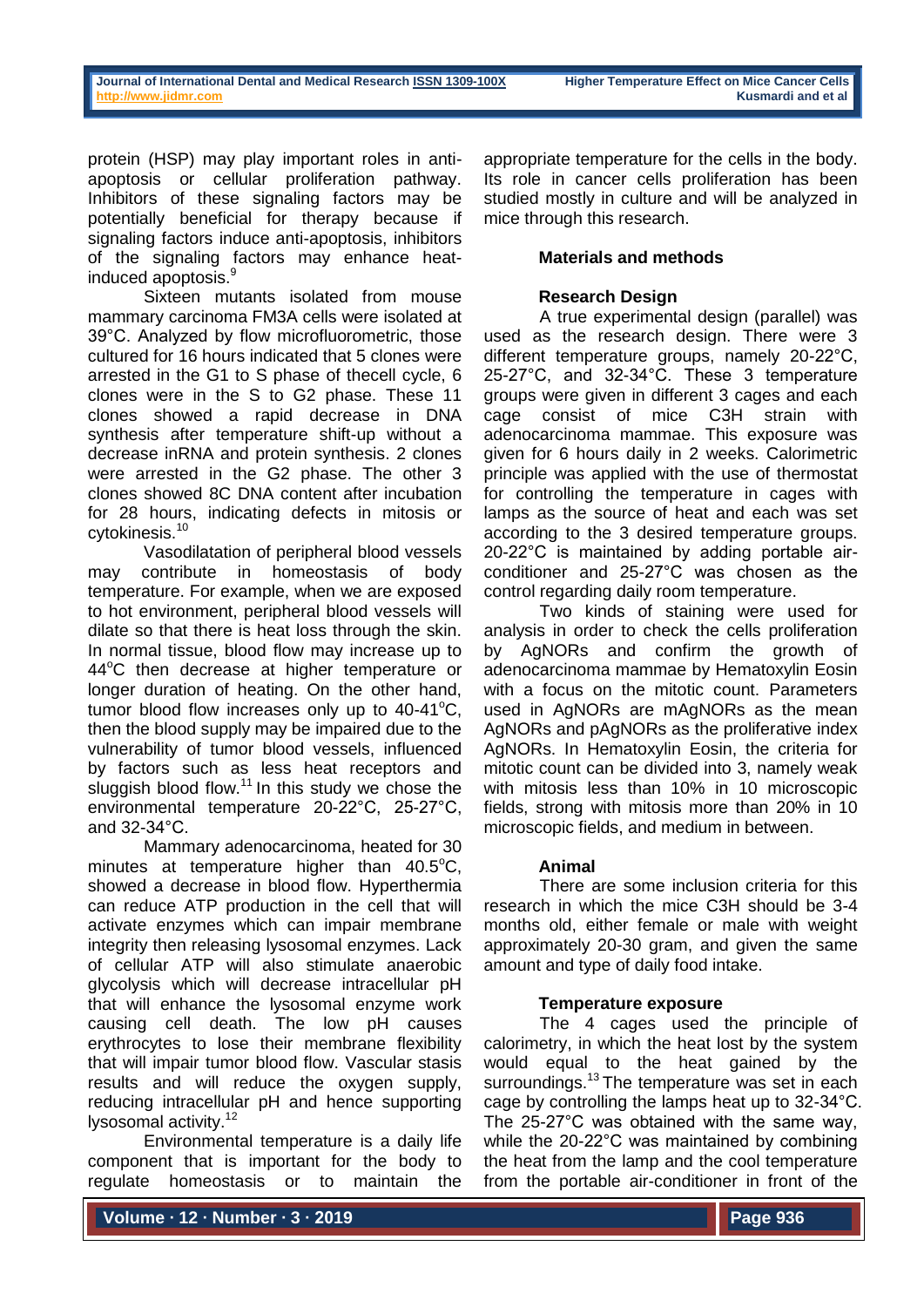cage. After the temperature stable, the mice were put into the cages and monitored for 6 hours each day in 2 weeks duration. We chose the temperature based on the environmental temperature. Tropical climate is one with an average temperature of above 18 degrees Celsius.

#### **Tumor transplantation**

In order to have mice C3H with adenocarcinoma mammae, donor was needed from the same mice strain which had already got a tumor. With sterilized tools and equipment prepared, mice were anesthetized with ether. Dissection was done to obtain the gel-like tumor tissue. The tumor tissue was rinsed with PBS solution and cut into small pieces in a petri dish. After being put on ice, it was aspirated with 18g x 1  $\frac{1}{2}$ " syringe and injected to the recipient mice.

### **Tumor measurement**

Mice were weighed twice. First measurement was done before transplantation. At that moment, the average weight of the mice was almost the same. After the transplantation and exposure to three different temperatures, the second measurement was conducted.

### **AgNORs staining**

Each of the paraffin blocks was deparaffinized with xylol I and II, followed by rehydration process with decreasing concentration of alcohol solution (100%, 95%, 70%). Then it is deionized by aqua. All the steps took about 2-5 minutes. Mix gelatin with silver nitrate with the ratio of 1:2 and put a drop into the slides for 60 minutes at room temperature or 40 minutes in a dark room. Rinse with aqua. Next, counterstain with Hematoxylin Mayer 1-2 minutes and rinse once again with aqua, alcohol 10%, and xylol respectively. Finally, cover it with covering glass containing Entellan.<sup>14</sup>

### **Hematoxylin-Eosin staining**

Each of the paraffin blocks was deparaffinized with xylol, xylene twice for 5 minutes. Hydrate with decreasing concentration of alcohol solution: ethanol 1 minute, 96% alcohol 1 minute, 70% alcohol 1 minute, and aquadest 1 minute. Stain with Hematoxylin Mayer 5-10 minutes. Next, rinse with tap water for 5-10 minutes and 80% alcohol for 1-2 minutes. Then, stain with eosin for 15 seconds until 2

minutes. Dehydrate with increasing concentration of alcohol solution (95% alcohol and 100% alcohol twice, each for 2 minutes). Put xylol/xylene twice, each for 5 minutes. The final step was covering it up with cover glass containing Entellan.

## **Data calculation and analysis**

After collecting mAgNORs and pAgNORs, AgNORs data were analyzed through one-way ANOVA test. Mitotic count, achieved from Hematoxylin Eosin analysis, was analyzed through Mann-Whitney test.

### **Results**

# **AgNORs**

The 2 parameters in AgNORs study were obtained as the results. The immunohistochemistry staining of AgNORs is shown in Figure 1. mAgNORs is calculated by taking the average of the summation of intranuclear AgNORs granules of 100 cells divided by 100 (Table 1), while pAgNORs is calculated by taking the percentage of the total amount of each cell which has more than 5 granules, in which p>5 is significant (Table 2).



**Figure 1. A)** AgNORs (temperature 20-22°C), showing cell with 3 AgNORs granules**; B)** AgNORs (temperature 25-27°C), showing cell with 6 AgNORs granules. C.AgNORs (temperature 32-34°C), showing cell with 8 AgNORs granules. (10x100 magnification with light microscope).

**Volume ∙ 12 ∙ Number ∙ 3 ∙ 2019**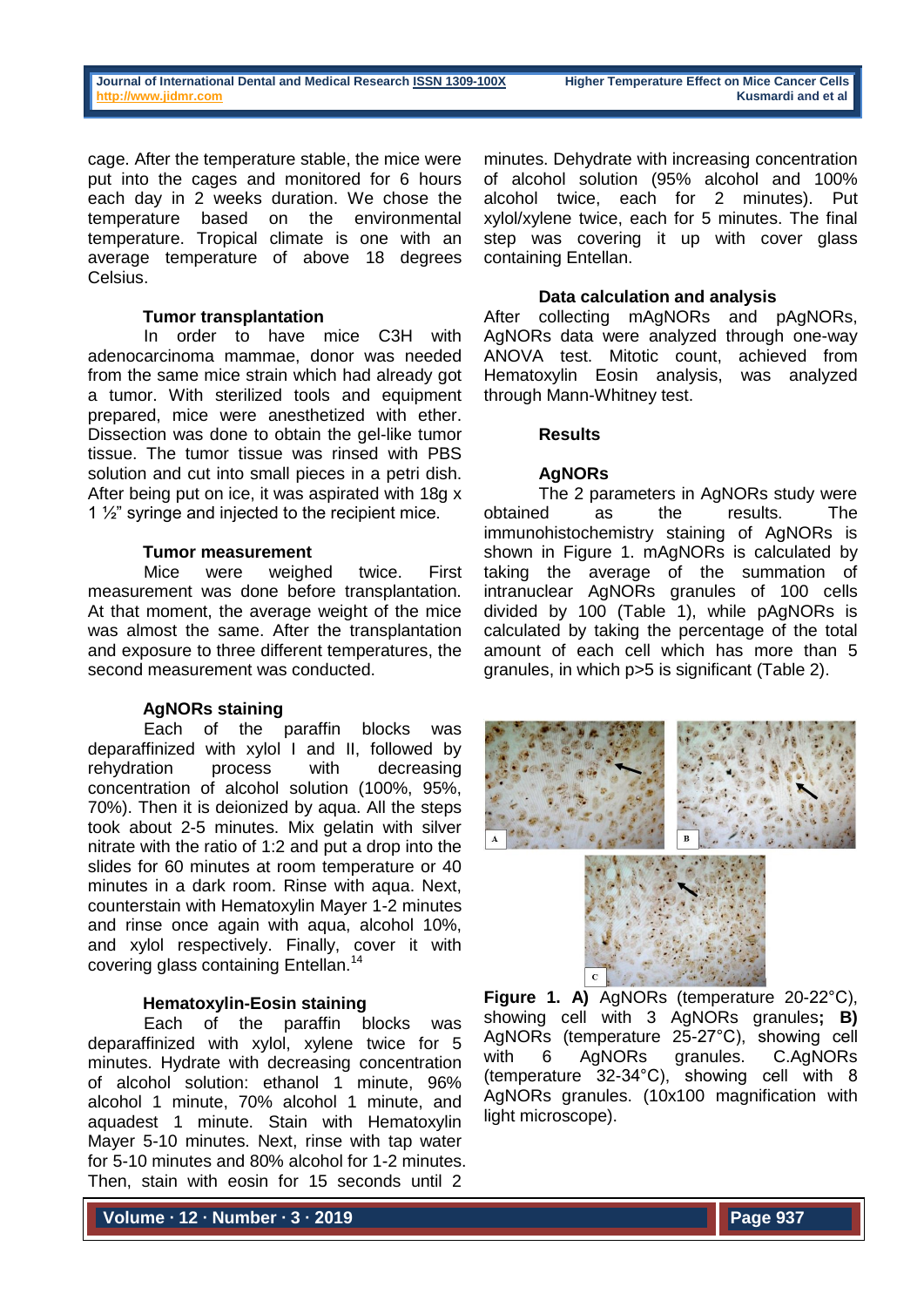| Mice   | Temperature                                     |                              |              |  |
|--------|-------------------------------------------------|------------------------------|--------------|--|
|        | $20-22$ °C                                      | $25-27^{\circ}$ C            | $32-34$ °C   |  |
|        | 3,11                                            | 4,32                         | 7,02         |  |
| 2      | 2,99                                            | 4,61                         | 7,36         |  |
| 3      | 2,71                                            | 3,74                         | 6,98         |  |
| 4<br>5 | 2,8<br>2,8                                      | 4,53<br>3,24                 | 6,11<br>7,31 |  |
| 6<br>. | 3,48<br>$\lambda$ $\lambda$ $\lambda$ $\lambda$ | 3,02<br>$\sim$ $\sim$ $\sim$ | 7,65         |  |

**Table 1.** mAgNORs for Each Group.

| Mice | Temperature       |         |            |  |  |
|------|-------------------|---------|------------|--|--|
|      | $20-22^{\circ}$ C | 25-27°C | $32-34$ °C |  |  |
|      |                   | 27      | 67         |  |  |
|      | 13                | 30      | 85         |  |  |
|      | 13                | 27      | 65         |  |  |
|      |                   | 31      | 62         |  |  |
|      |                   | 15      | 76         |  |  |
|      |                   | ۱ĥ      |            |  |  |

**Table 2.** pAgNORs (p>5) for Each Group.

After data from microscopic view had been collected, the next step after getting AgNORs data was statistical analysis. One-Sample Kolmogorov-Smirnov test was done for determining the distribution whether it was normal or not. From the result, mAgNORs show  $p = 0.549$  and pAgNORs with  $p = 0.268$ , meaning that both have p> 0.05 thus a null hypothesis that stated distribution is not normal was rejected while alternative hypothesis that stated distribution is normal was accepted. In conclusion, both mAgNORs and pAgNORs data distribution are normal.

As the distribution of data was normal, homogeneity of variants was checked by Levene test. The result showed the variants in mAgNORs data ( $p= 0.088$  or  $p > 0.05$ ) and  $pAqNORs$  data ( $pA$  $= 0.094$  or  $p > 0.05$ ) were homogenous. Both data were normally distributed and homogenous, thus, the statistical analysis was continued using a parametric test one-way ANOVA. The result showed there was a significant difference of mAgNORs between three groups (p=0.000). For pAgNORs, there was also a significant difference between three groups  $(p = 0.000)$ .

Further analysis was carried out using Duncan test. The result showed mAgNORs was different between group 20-22°C, 25-27°C, and 32-34°C. For pAgNORs, there were differences between group 20-22°C, 25-27°C, and 32-34°C.

### **Hematoxylin and Eosin**

Hematoxylin and eosin staining used in order to get a descriptive result as well the

statistical result (Figure 2). There are components, mitosis is the focus of this report (Table 3).





**Figure 2. A)** Mitosis (temperature 20-22°C); **B)** Mitosis (temperature 25-27°C), C. Mitosis (temperature 32-34°C). HE staining with 10x100 magnification light microscope.

|                                |           | mAgNORs | pAgNORs |
|--------------------------------|-----------|---------|---------|
|                                |           |         | (p>5)   |
| N                              |           | 18      | 18      |
| Normal Parameters <sup>®</sup> | Mean      | 4.6544  | 35.89   |
|                                | Std.      | 1.86767 | 27.937  |
| Most Extreme                   | Deviation |         |         |
| <b>Differences</b>             | Absolute  | .188    | .236    |
|                                | Positive  | .188    | .236    |
|                                | Negative  | $-171$  | $-158$  |
| Kolmogorov-Smirnov             |           | .797    | 1.002   |
|                                |           |         |         |
| Asymp. Sig. (2-                |           | .549    | .268    |
| tailed)                        |           |         |         |

\*Test distribution is Normal

**Table 1.** One-Sample Kolmogorov-Smirnov Test.

The statistical analysis using Mann-Whitney showed the relation between control and group 20-22°C was not significant (p= 0.138). Furthermore, the relation between control and group 32-34°C was also not significant (p= 0.575).

The graph illustrates the differences in mitotic count in 3 groups, namely 20-22, 32-34, and 25-27 as a control (Figure 3). The mitotic count in each group was further classified into 2 types, weak and strong. Weak means there is less than 10% of mitosis in 10 microscopic fields, whereas strong indicates there is more than 20% of mitosis in 10 microscopic fields. In comparison with the control, the group 20-22 has a tendency to have a lower mitotic count because mitosis in all slides is less than 10% in 10 microscopic fields and the group 32-34 has a tendency to have higher mitotic count compared to the other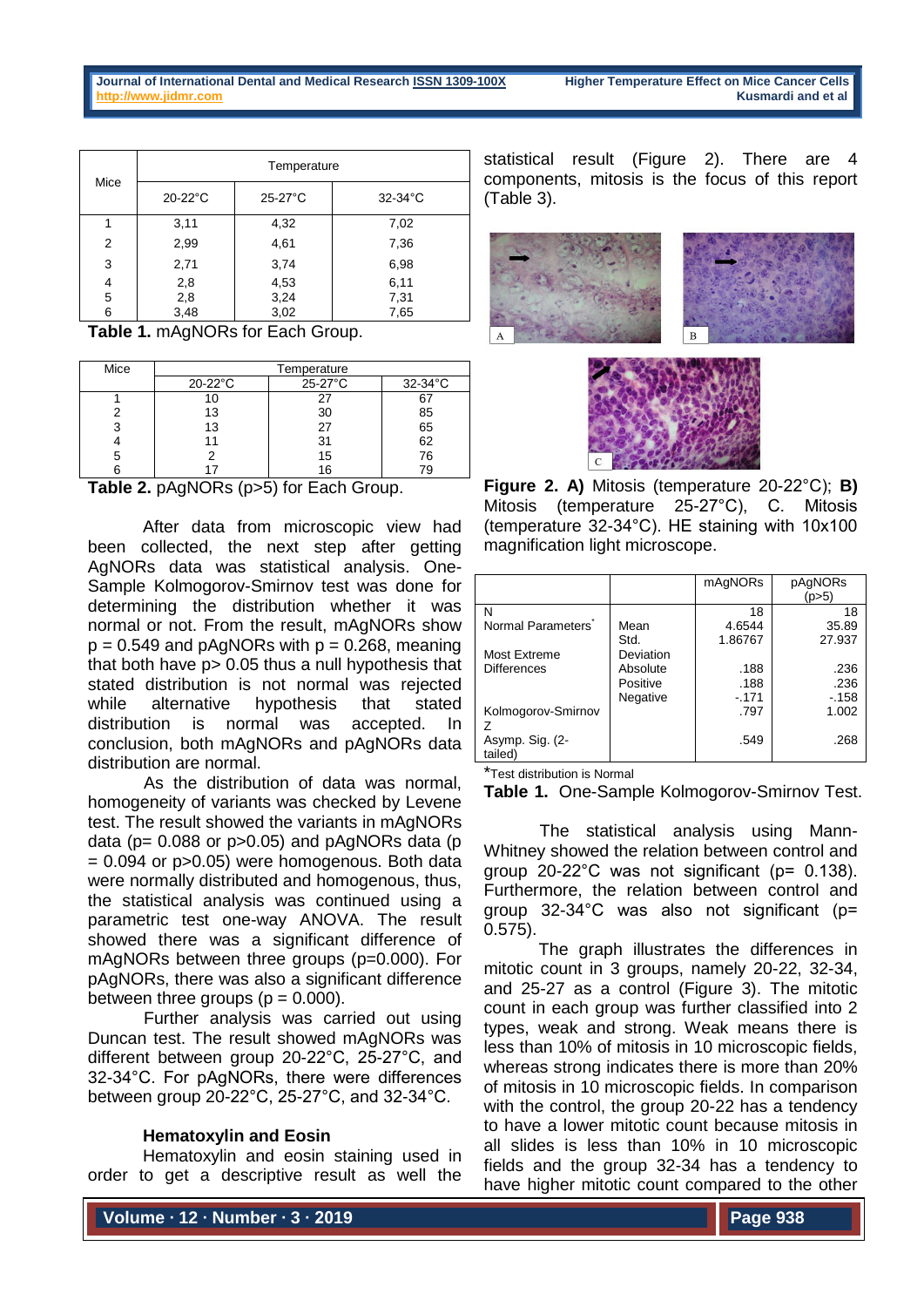two groups because it has more slides with more than 20% mitosis in 10 microscopic fields.



**Figure 3.** The relationship between temperature and mitotic count.

### **Discussion**

According to the results that have been described, the discussion can be divided into two, based on the type of staining of mice adenocarcinoma mammae cells, which are AgNORs and Hematoxylin Eosin.

From the AgNORs aspect, based on the rough examination before statistical calculation, the nuclei have a tendency to have more granules in mice exposed to 32-34°C and fewer intranuclei granules seen in mice exposed to 20- 22°C. As a matter of fact, the AgNORs is used to detect granules that indicate the cell proliferation. Supported by statistical analysis One-way ANOVA with  $p= 0.000$ , the differences in the three groups of temperature are significant. In other words, the mice have more aggressive cells proliferation in exposure to 32-34°C while those with 20-22°C exposure have less aggressive cells proliferation. The underlying mechanism of the effect of temperature to the cells proliferation is possibly related to the temperature-sensitive genes that regulate the apoptosis and controlling the checkpoints in cell cycle, as it has been stated in previous study, about p53. Mutations in this gene, induced by temperature, could change the original function as tumor suppressor to become tumor inducer.<sup>15</sup>Another research mentioned that tumor cells are more sensitive in high temperature compared to normal cells.<sup>7</sup>It is possible that this sensitivity makes them to be more aggressive in

the proliferation of their cells. A study of frog gave a result that they formed no antibodies when they are exposed to low temperature, meaning that it is possible there is a decrease in immune response that will make less cell proliferation. However, since frog is a poikilothermic, not like mice, the immunity theory should be further investigated. High temperature can also induce stress, as some proteins in the body are heat-shock proteins that will release oxidants that will cause anti-apoptosis signal thus making cells exposed to heat proliferate more.<sup>16</sup>In conclusion, from the statistical analysis of AgNORs, it can be highlighted that there is an effect of temperature to the mice C3H adenocarcinoma mammae cells proliferation, but in order to identify the exact etiology and mechanism, further studies are needed.

One of the morphological parameters used for cancer grading with Hematoxylin Eosin staining that is discussed in this research is mitosis. From the descriptive analysis, seen through light microscope, it can be seen that there are many mitotic figures and the quantity is the highest in mice with exposure to 32-34°C. Beside the pictures, the graph describes that the mice in 32-34°C have a tendency to have more mitotic count compared to the other two groups. In accordance to the theory, mitosis goes handin-hand with cell proliferation because the basic of the cell proliferation itself is the mitosis, thus the more the mitosis, the more the cell proliferation will be. However, based on Mann-Whitney test, it is showed that the relation of temperature and mitosis is not significant for both 20-22°C (p= 0.138) and 32-34°C (p= 0.575) in comparison with control. This insignificance is probably because the mechanism of mitosis in cancer is not only induced by temperature, but also genes or other factors. As a previous study of mouse mammary carcinoma FM3A cells in vitro mentioned that there was a change in DNAsynthesizing ability that will influence the cell cycle or the mitosis when cells are exposed to temperature shift-up.<sup>7</sup> Concerning the samples, because the group 37-39°C was discontinued, the samples should have been added into the 3 groups so that more samples are expected to give better results regarding the significance.

The other point to be mentioned is the failure of mice in exposure to 37-39°C to survive. Previous study in vitro reported that normal cells were damaged in exposure of more than